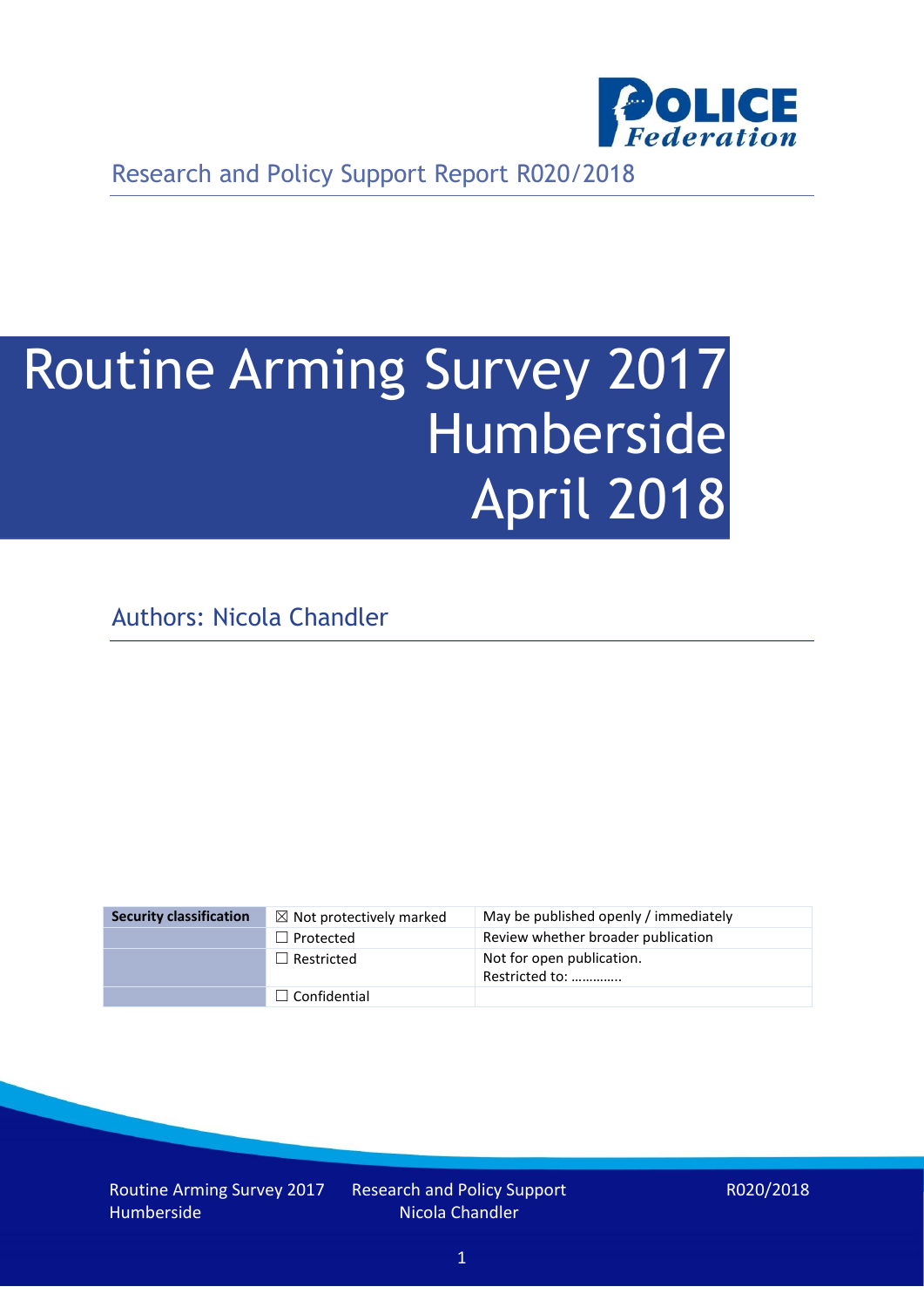## **INTRODUCTION**

This report provides a summary of responses to the PFEW routine arming survey received from respondents in Humberside.

The PFEW routine arming survey was open between 31st July and 1st September 2017. The survey asked respondents about their experiences and attitudes in the following areas:

- Satisfaction with their current access to armed support
- Views on routine arming
- Views on other protective measures and equipment
- The number of times respondents had felt their life had been threatened at work in the last two years

Where appropriate, details of average responses for the police service as a whole are also presented, differences between the national and local responses have not been tested statistically and therefore any differences reported are for guidance only and must be treated with caution.

## **RESPONSE RATE AND RESPONDENTS**

529 responses were received from respondents in Humberside. This reflects a response rate of approximately 33%, based on Home Office figures from 2017. This compares to a national response rate of 27% of federated rank members.

The findings presented in this report have a margin of error of 4%. This margin of error has been calculated using the number of responses received from officers in Humberside compared to the number of officers in the force as a whole. A margin of error of 5% or less is generally considered to be within the normal bounds of academic rigor. If this threshold has not been met, the results from this report must be interpreted more cautiously.

81% of responses from Humberside were received from male officers and 19% of responses were from female officers. 78% of respondents were Constables, 16% were Sergeants and 6% were Inspectors or Chief Inspectors.

60% of respondents said that they were in a frontline role.

Routine Arming Survey 2017 Humberside

Research and Policy Support Nicola Chandler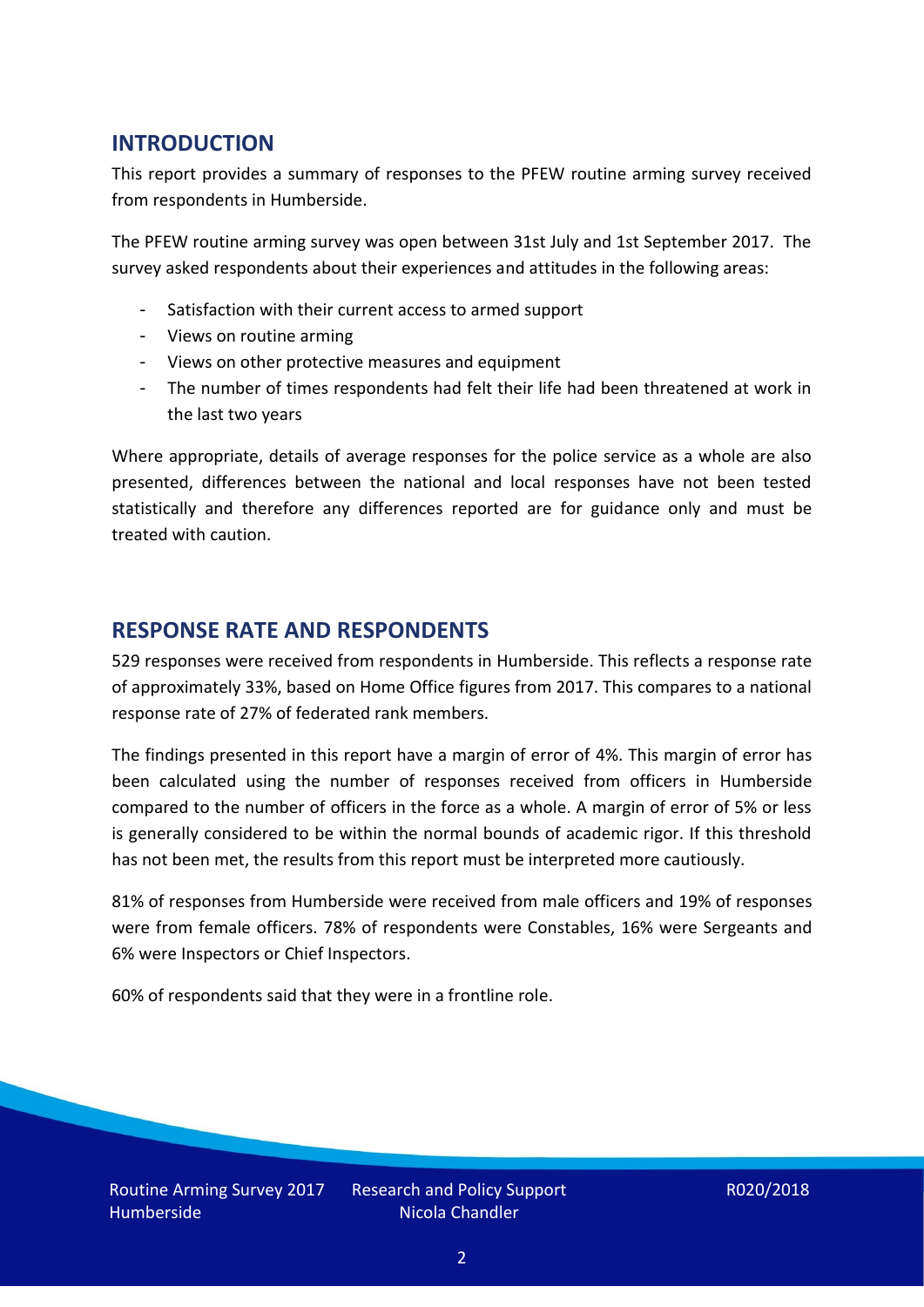# **SATISFACTION WITH CURRENT ARMED SUPPORT**

Of those respondents who had a view, 27% within Humberside said that they were either very or fairy satisfied that armed support would be readily available should they require it. In comparison, 74% were either not very or not at all satisfied that armed support would be available.

Nationally, 43% of respondents were either very or fairly satisfied that armed support would be readily available should they require it.

|                                                                                               | <b>Very satisfied</b> | <b>Fairly</b><br>satisfied | Not very<br>satisfied | Not at all<br>satisfied |
|-----------------------------------------------------------------------------------------------|-----------------------|----------------------------|-----------------------|-------------------------|
| How satisfied are you<br>that armed support is<br>readily available should<br>you require it? | 3%                    | 24%                        | 40%                   | 33%                     |

## **VIEWS ON ROUTINE ARMING**

32% of respondents within Humberside said that they were in favour of routine arming, insofar as they felt all officers should receive appropriate training and be armed at all times when on duty. This compares to 34% of respondents across England and Wales as a whole.

| <b>All police officers</b><br>should receive<br>appropriate training<br>and be armed at all<br>times when on duty | All police officers<br>should receive<br>appropriate training<br>and firearms should<br>be issued to them as<br>and when necessary | <b>Firearms should not</b><br>be issued to all<br>police officers, but<br>more officers should<br>receive appropriate<br>training and be issue | The present number<br>of officers who are<br>specially trained to<br>carry firearms is<br>about right |  |
|-------------------------------------------------------------------------------------------------------------------|------------------------------------------------------------------------------------------------------------------------------------|------------------------------------------------------------------------------------------------------------------------------------------------|-------------------------------------------------------------------------------------------------------|--|
| 32%                                                                                                               | 18%                                                                                                                                | 46%                                                                                                                                            | 4%                                                                                                    |  |

54% of respondents within Humberside said that they would be prepared to be routinely armed whilst on duty. Nationally, this proportion was 55%. 11% of respondents within

Routine Arming Survey 2017 Humberside

Research and Policy Support Nicola Chandler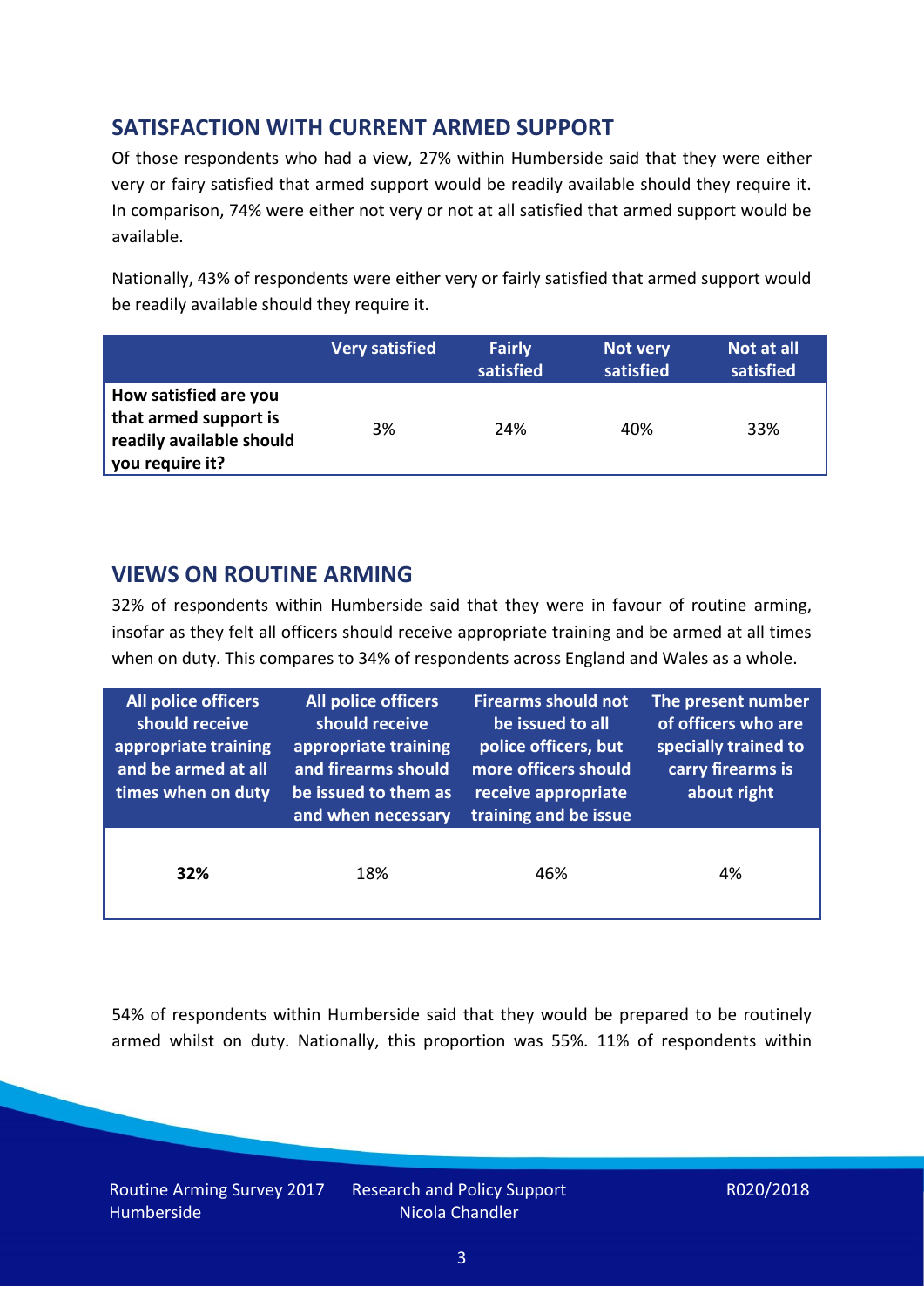Humberside, said that they would not carry a firearm whilst on duty under any circumstances, compared to 11% of respondents in England and Wales as a whole.

| I would be prepared<br>to carry a firearm at<br>all times on duty | I would be prepared<br>to carry a firearm<br>whilst on duty if<br>necessary | I would be prepared<br>to carry a firearm<br>whilst on duty if<br>ordered to do so | <b>Under no</b><br>circumstances would<br>I carry a firearm<br>whilst on duty |
|-------------------------------------------------------------------|-----------------------------------------------------------------------------|------------------------------------------------------------------------------------|-------------------------------------------------------------------------------|
| 54%                                                               | 26%                                                                         | 10%                                                                                | 11%                                                                           |

#### **VIEWS ON OTHER PROTECTIVE MEASURES AND EQUIPMENT**

7% of respondents in Humberside (for whom it is applicable to their role), said that they currently had access to double crewing at all times whilst on duty; 67%, said that they wanted access to double crewing at all times whilst on duty.

The proportion of respondents in Humberside who said that they have access to double crewing at all times on duty is lower than the national figure, where 11% of respondents have access to double crewing.

20% of respondents in Humberside (for whom it is applicable to their role), had access to Taser at all times whilst on duty; in comparison 81% said that they wanted to have access to Taser at all times whilst on duty.

The proportion of respondents in Humberside who have access to Taser at all times whilst on duty is lower than the proportion of respondents in England and Wales who had access to Taser at all time, which was 22%.

2% of respondents in Humberside (for whom it is applicable to their role), currently had access to Body Worn Video at all times whilst on duty; 66% wanted access to Body Worn Video at all times.

The proportion of respondents in Humberside who have access to Body Worn Video at all times whilst on duty is lower than in England and Wales as a whole; nationally 55% of respondents reported having access to Body Worn Video at all times whilst on duty.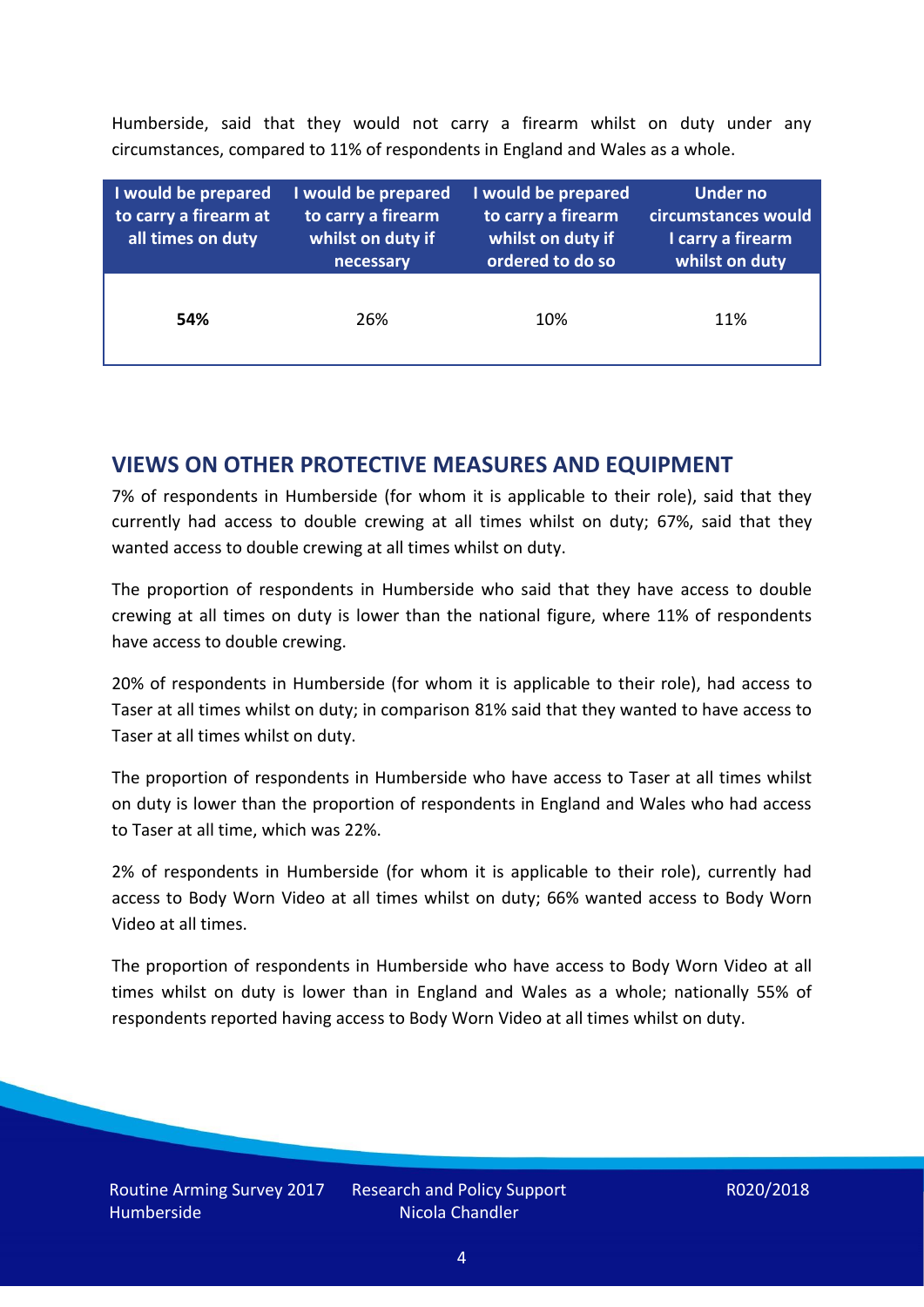| Officers regularly have access to (for<br>whom its applicable to their role): | <b>Double</b><br>crewing | <b>Body Worn</b><br><b>Video</b> | Taser |
|-------------------------------------------------------------------------------|--------------------------|----------------------------------|-------|
| <b>Never</b>                                                                  | 8%                       | 90%                              | 56%   |
| When deemed necessary by an officer<br>with appropriate authority             | 27%                      | 2%                               | 6%    |
| Upon my request whilst I am on duty                                           | 4%                       | 2%                               | 3%    |
| At all times whilst I am on duty                                              | 7%                       | 2%                               | 20%   |

#### **THREATS TO LIFE**

56% of respondents in Humberside said that they had felt that their life was in serious danger at least once in the last two years as a result of a threat by a member the public whilst on duty. This is higher than the 54% of respondents within England and Wales as a whole who felt that their life had been in serious danger in the last two years.

A more detailed breakdown of the number of times respondents in Humberside felt that their life had been in serious danger in the last two years is provided below.

|                                                                                                                                                                              | <b>None</b> | One | Two | Three to<br>four | Five to<br>six | <b>Seven</b><br>or more |
|------------------------------------------------------------------------------------------------------------------------------------------------------------------------------|-------------|-----|-----|------------------|----------------|-------------------------|
| How many times in the<br>last two years have you<br>felt that your life was in<br>serious danger as a result<br>of a threat by a member<br>of the public, whilst on<br>duty? | 44%         | 11% | 18% | 14%              | 7%             | 6%                      |

Research and Policy Support Nicola Chandler